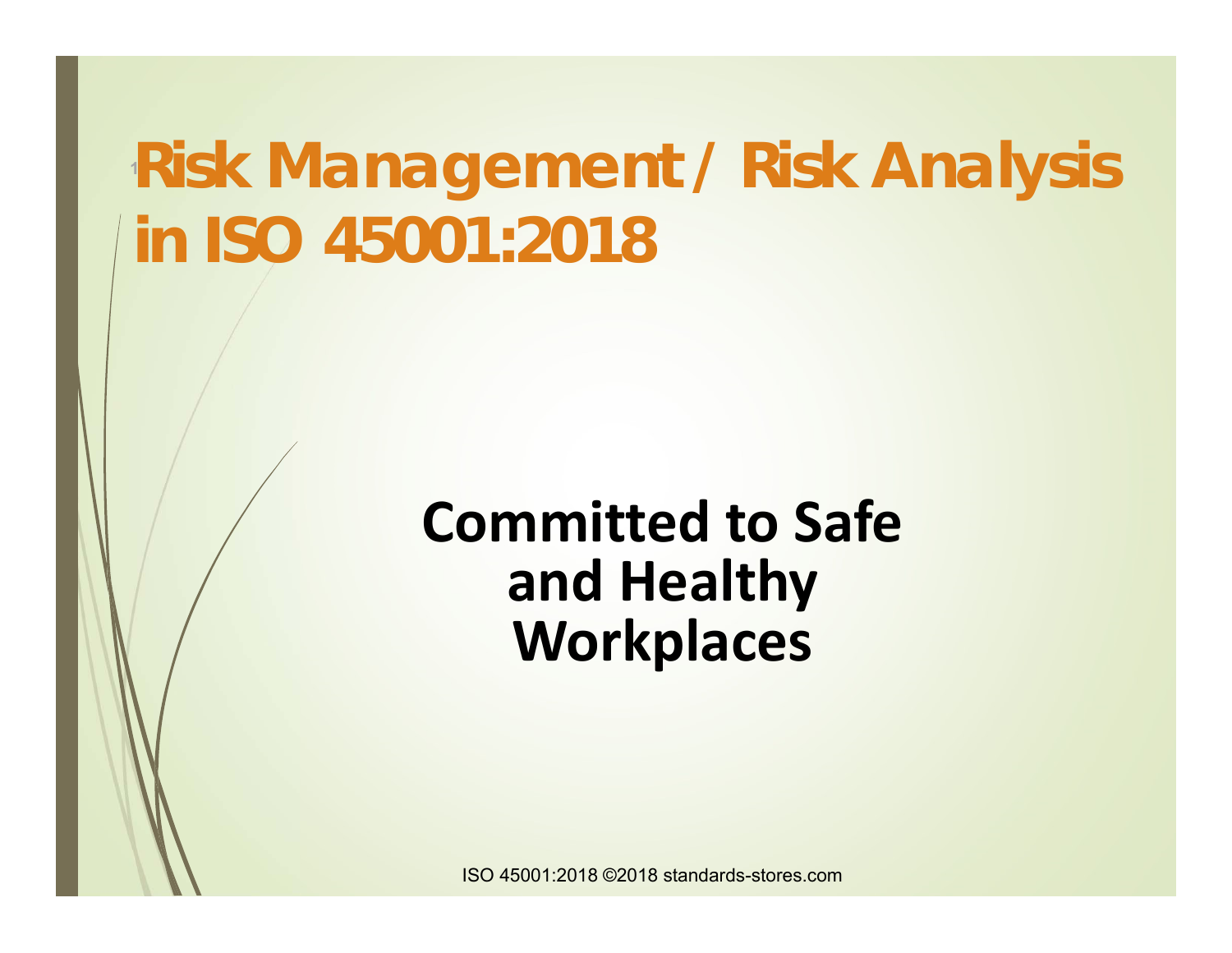#### **Risk-Based Thinking An informal risk management system aimed at improvement**

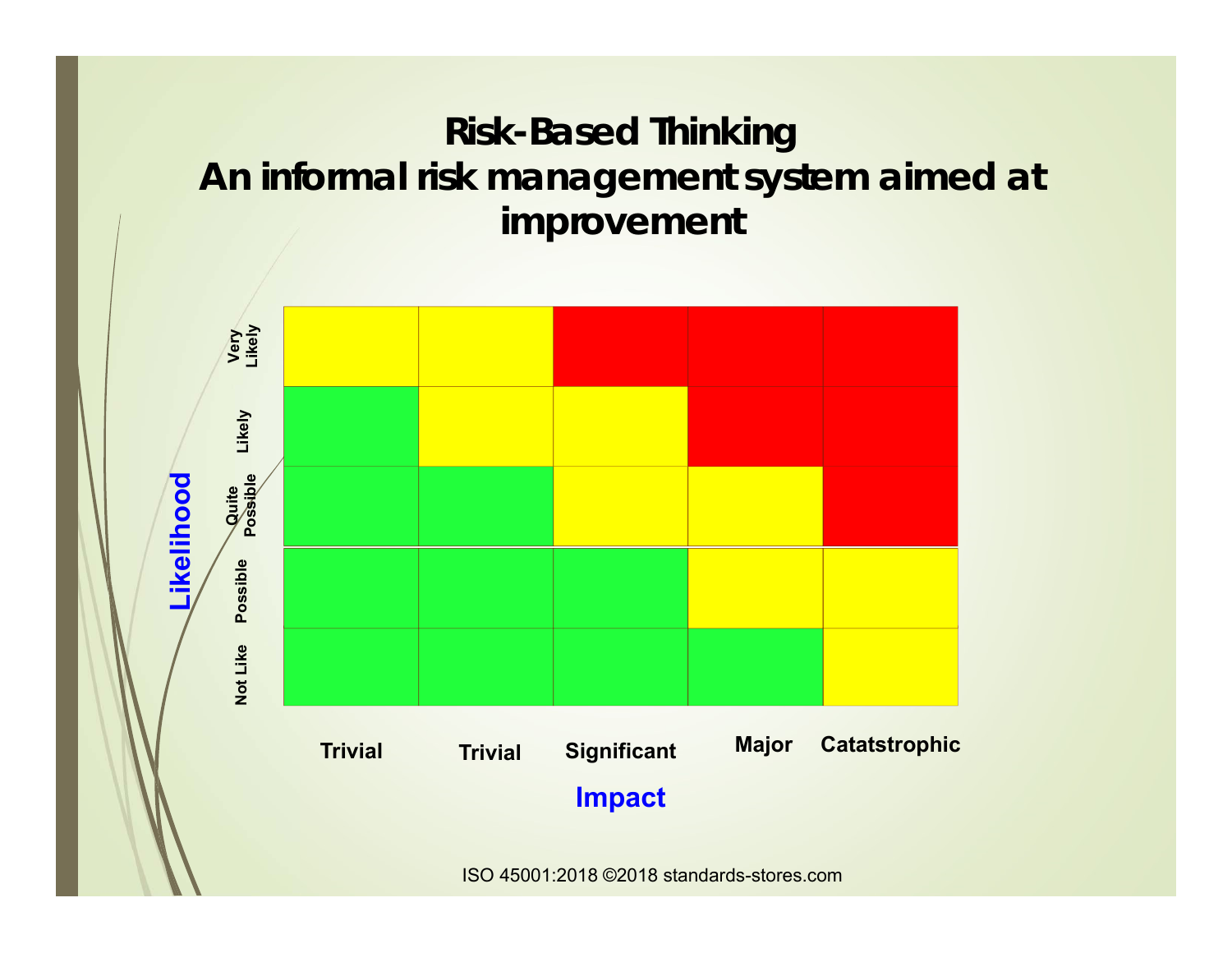### **Risk-Based Thinking Example: What can go wrong with a Process?**

- Purchasing Process
	- **Single Source supplier is shut down by the onset of an Infectious Virus**
- $\blacksquare$  What is the impact?
	- You are shut down
- What is the likelihood it will happen?
	- **Unlikely (But it can happen)**
- $\blacksquare$  How do you mitigate the risk?
	- **Find another supplier**
	- D Revise design to allow other options